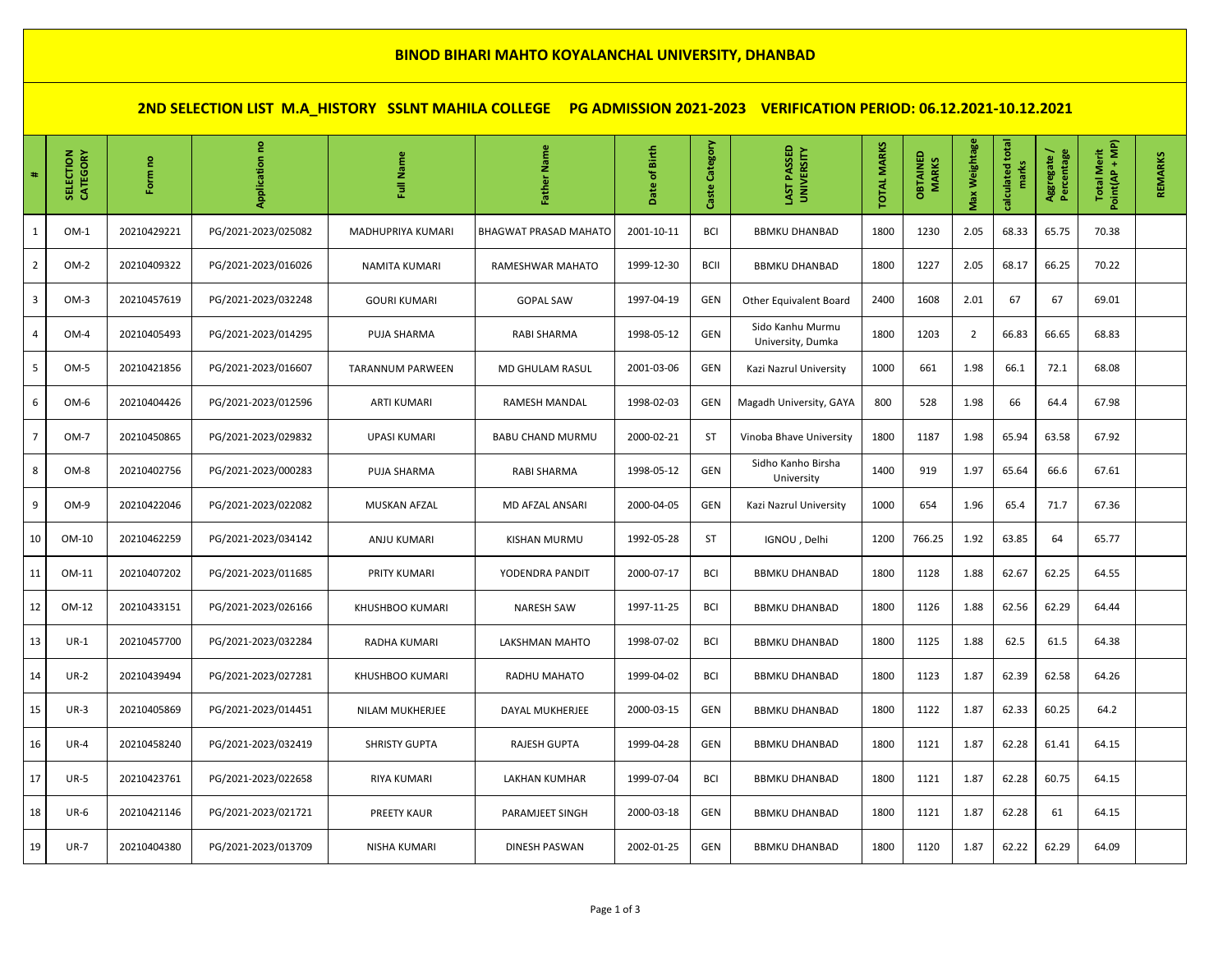## **BINOD BIHARI MAHTO KOYALANCHAL UNIVERSITY, DHANBAD**

**2ND SELECTION LIST M.A\_HISTORY SSLNT MAHILA COLLEGE PG ADMISSION 2021-2023 VERIFICATION PERIOD: 06.12.2021-10.12.2021**

| #  | CATEGORY<br>SELECTION | g<br>Form   | 틑                   | Name<br>ã              | Father Name                | Date of Birth | Category<br>Caste | LAST PASSED<br><b>UNIVERSITY</b> | <b>TOTAL MARKS</b> | OBTAINED<br><b>MARKS</b> | Max Weightage | calculated total<br>marks | Aggregate /<br>Percentage | Point(AP + MP)<br><b>Total Merit</b> | <b>REMARKS</b> |
|----|-----------------------|-------------|---------------------|------------------------|----------------------------|---------------|-------------------|----------------------------------|--------------------|--------------------------|---------------|---------------------------|---------------------------|--------------------------------------|----------------|
| 20 | <b>UR-8</b>           | 20210415833 | PG/2021-2023/019553 | NITU KUMARI            | UJJAWAL MANDAL             | 2001-06-05    | BCI               | <b>BBMKU DHANBAD</b>             | 1800               | 1119                     | 1.87          | 62.17                     | 60                        | 64.04                                |                |
| 21 | <b>UR-9</b>           | 20210431612 | PG/2021-2023/025909 | <b>NITU KUMARI</b>     | UJJAWAL MANDAL             | 2001-06-05    | <b>BCI</b>        | <b>BBMKU DHANBAD</b>             | 1800               | 1119                     | 1.87          | 62.17                     | 60.45                     | 64.04                                |                |
| 22 | <b>UR-10</b>          | 20210414598 | PG/2021-2023/019154 | <b>ANKITA TRIPATHY</b> | <b>BINOD TRIPATHI</b>      | 1996-01-30    | GEN               | Vinoba Bhave University          | 1800               | 1118                     | 1.86          | 62.11                     | 62.4                      | 63.97                                |                |
| 23 | <b>UR-11</b>          | 20210460223 | PG/2021-2023/033064 | CHANDANI KUMARI        | SUBASH MANDAL              | 2000-01-10    | BCI               | <b>BBMKU DHANBAD</b>             | 1800               | 1116                     | 1.86          | 62                        | 62                        | 63.86                                |                |
| 24 | UR-12                 | 20210439793 | PG/2021-2023/027344 | <b>JYOTI KUMARI</b>    | KARMU MAHTO                | 2001-10-18    | BCI               | <b>BBMKU DHANBAD</b>             | 1800               | 1116                     | 1.86          | 62                        | 62.33                     | 63.86                                |                |
| 25 | <b>UR-13</b>          | 20210464143 | PG/2021-2023/033796 | SHIVANI KUMARI         | SHAMBHU MAHATO             | 1993-02-10    | BCI               | <b>BBMKU DHANBAD</b>             | 1800               | 1115                     | 1.86          | 61.94                     | 62.5                      | 63.8                                 |                |
| 26 | V EWS-1               | 20210456395 | PG/2021-2023/032018 | ANKITA KUMARI          | RAKESH KUMAR SINGH         | 2001-12-25    | <b>GEN</b>        | <b>BBMKU DHANBAD</b>             | 1800               | 1115                     | 1.86          | 61.94                     | 60.7                      | 63.8                                 |                |
| 27 | V EWS-2               | 20210433676 | PG/2021-2023/026304 | NIKITA KUMARI          | <b>MANOJ PRASAD</b>        | 2000-12-12    | GEN               | <b>BBMKU DHANBAD</b>             | 1800               | 1111                     | 1.85          | 61.72                     | 60.12                     | 63.57                                |                |
| 28 | BCI-1                 | 20210417705 | PG/2021-2023/020303 | KIRAN KUMARI           | RAMESH RAWANI              | 2001-01-10    | BCI               | <b>BBMKU DHANBAD</b>             | 1800               | 1112                     | 1.85          | 61.78                     | 60.25                     | 63.63                                |                |
| 29 | BCI-2                 | 20210458886 | PG/2021-2023/032668 | PARO KUMARI            | <b>TAPAN KUMHAR</b>        | 2001-02-02    | BCI               | <b>BBMKU DHANBAD</b>             | 1800               | 1112                     | 1.85          | 61.78                     | 61.45                     | 63.63                                |                |
| 30 | BCI-3                 | 20210464733 | PG/2021-2023/036210 | PUJA KUMARI GOPE       | <b>MADAN GOPE</b>          | 2000-01-10    | BCI               | <b>BBMKU DHANBAD</b>             | 1800               | 1110                     | 1.85          | 61.67                     | 61.08                     | 63.52                                |                |
| 31 | BCII-1                | 20210461427 | PG/2021-2023/033634 | <b>NAMITA KUMARI</b>   | <b>BINOD GOPE</b>          | 1999-01-24    | <b>BCII</b>       | <b>BBMKU DHANBAD</b>             | 1800               | 983                      | 1.64          | 54.61                     | 55.04                     | 56.25                                |                |
| 32 | BCII-2                | 20210450832 | PG/2021-2023/026927 | NIDHI KUMARI           | <b>UMESH KUMAR</b>         | 1998-07-09    | <b>BCII</b>       | <b>BBMKU DHANBAD</b>             | 1800               | 982                      | 1.64          | 54.56                     | 60                        | 56.2                                 |                |
| 33 | BCII-3                | 20210464695 | PG/2021-2023/036169 | NOORJAHAN KHATOON      | MUBARAK ANSARI             | 1995-01-02    | <b>BCII</b>       | <b>BBMKU DHANBAD</b>             | 1800               | 964                      | 1.61          | 53.56                     | 56.08                     | 55.17                                |                |
| 34 | BCII-4                | 20210458746 | PG/2021-2023/032598 | <b>PUSHPA KUMARI</b>   | <b>BHOTO PRAMANIK</b>      | 1992-04-20    | <b>BCII</b>       | Vinoba Bhave University          | 800                | 399                      | $1.5\,$       | 49.88                     | 47.9                      | 51.38                                |                |
| 35 | V_BCII-5              | 20210453836 | PG/2021-2023/031390 | <b>SWEETY KUMARI</b>   |                            | 2001-09-05    | GEN               | <b>BBMKU DHANBAD</b>             | 1800               | 1109                     | 1.85          | 61.61                     | 61.84                     | 63.46                                |                |
| 36 | $SC-1$                | 20210403533 | PG/2021-2023/003701 | VARSHA KUMARI          | RAM RATAN PASWAN           | 1996-08-16    | SC                | Vinoba Bhave University          | 800                | 387                      | 1.45          | 48.38                     | 47.8                      | 49.83                                |                |
| 37 | $V_SC-2$              | 20210461770 | PG/2021-2023/033851 | ANCHAL KUMARI MONDAL   | SANJIT MONDAL              | 2000-03-10    | BCI               | <b>BBMKU DHANBAD</b>             | 1800               | 1109                     | 1.85          | 61.61                     | 61.62                     | 63.46                                |                |
| 38 | $V_SC-3$              | 20210443666 | PG/2021-2023/028548 | <b>SUMAN KUMARI</b>    | PARMESHWAR PRASAD<br>MAHTO | 2000-11-15    | BCI               | <b>BBMKU DHANBAD</b>             | 1800               | 1106                     | 1.84          | 61.44                     | 61.33                     | 63.28                                |                |